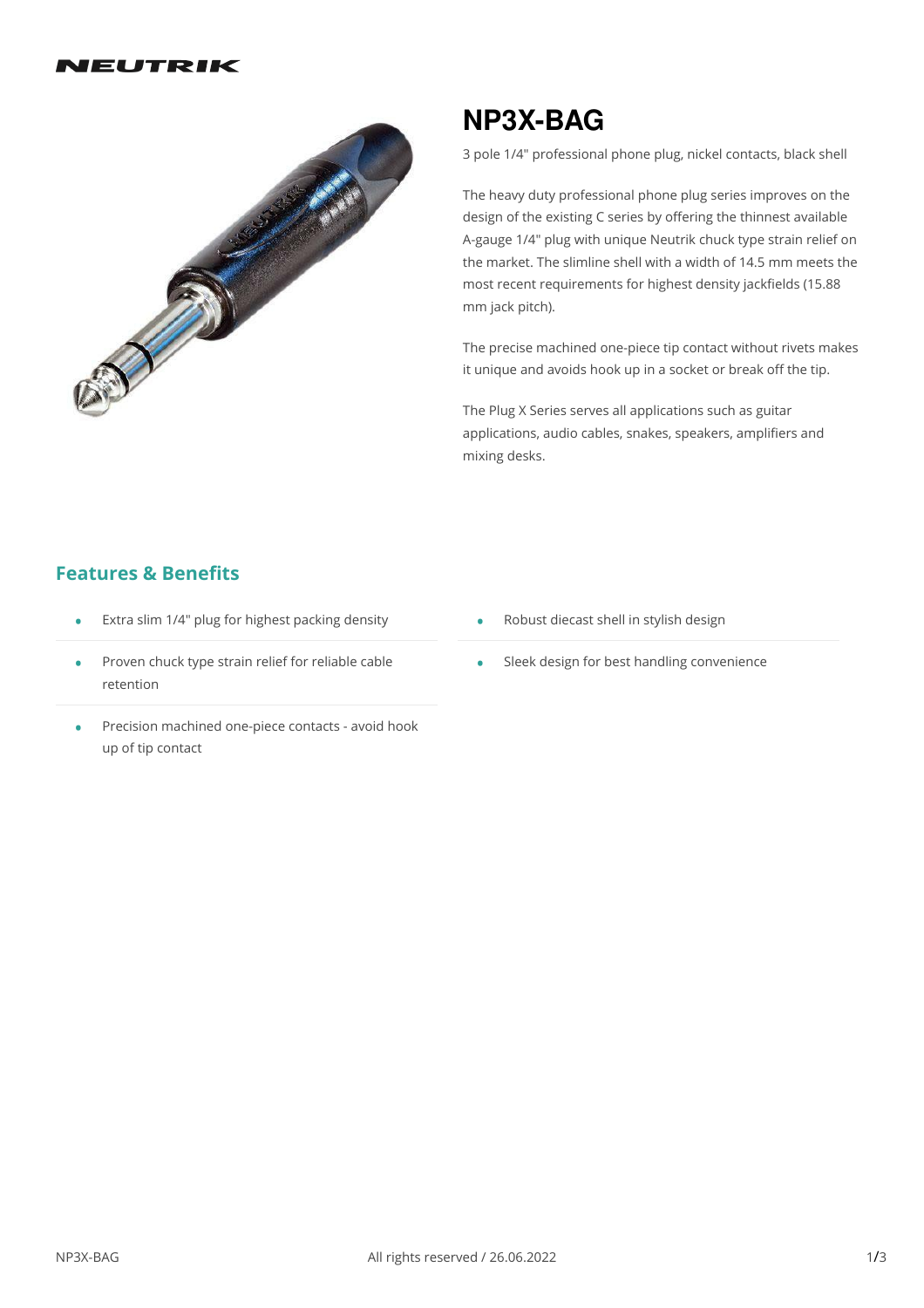## **NEUTRIK**

# **Technical Information**

| <b>Product</b>         |          |
|------------------------|----------|
| <b>Title</b>           | NP3X-BAG |
| <b>Connection Type</b> | Plug     |
| Gender                 | male     |

# **Electrical**

| <b>Contact resistance</b> | depends on mating connector $m\Omega$ |
|---------------------------|---------------------------------------|
| Dielectric strength       | 1 kVdc                                |
| Insulation resistance     | $>$ 2 GΩ (initial)                    |
| Rated current per contact | depends on mating connector A         |
| <b>Rated voltage</b>      | < 50 V                                |

| <b>Mechanical</b> |                      |
|-------------------|----------------------|
| Cable O.D.        | $4 - 7$ mm           |
| Lifetime          | > 1000 mating cycles |
| Wiresize          | $1 \text{ mm}^2$     |
| Wiresize          | 18 AWG               |
| Wiring            | Solder contacts      |

| <b>Material</b>        |                            |
|------------------------|----------------------------|
| <b>Bushing</b>         | Polyacetal (POM) + PU      |
| <b>Contact plating</b> | $2 \mu m$ Ni $(Su)$        |
| <b>Contacts</b>        | Brass (CuZn39Pb3)          |
| <b>Insert</b>          | Polyamide (PA 6.6 30 % GR) |
| <b>Shell</b>           | Zinc diecast (ZnAl4Cu1)    |
| <b>Shell plating</b>   | <b>Black chromium</b>      |
| <b>Strain relief</b>   | Polyacetal (POM)           |